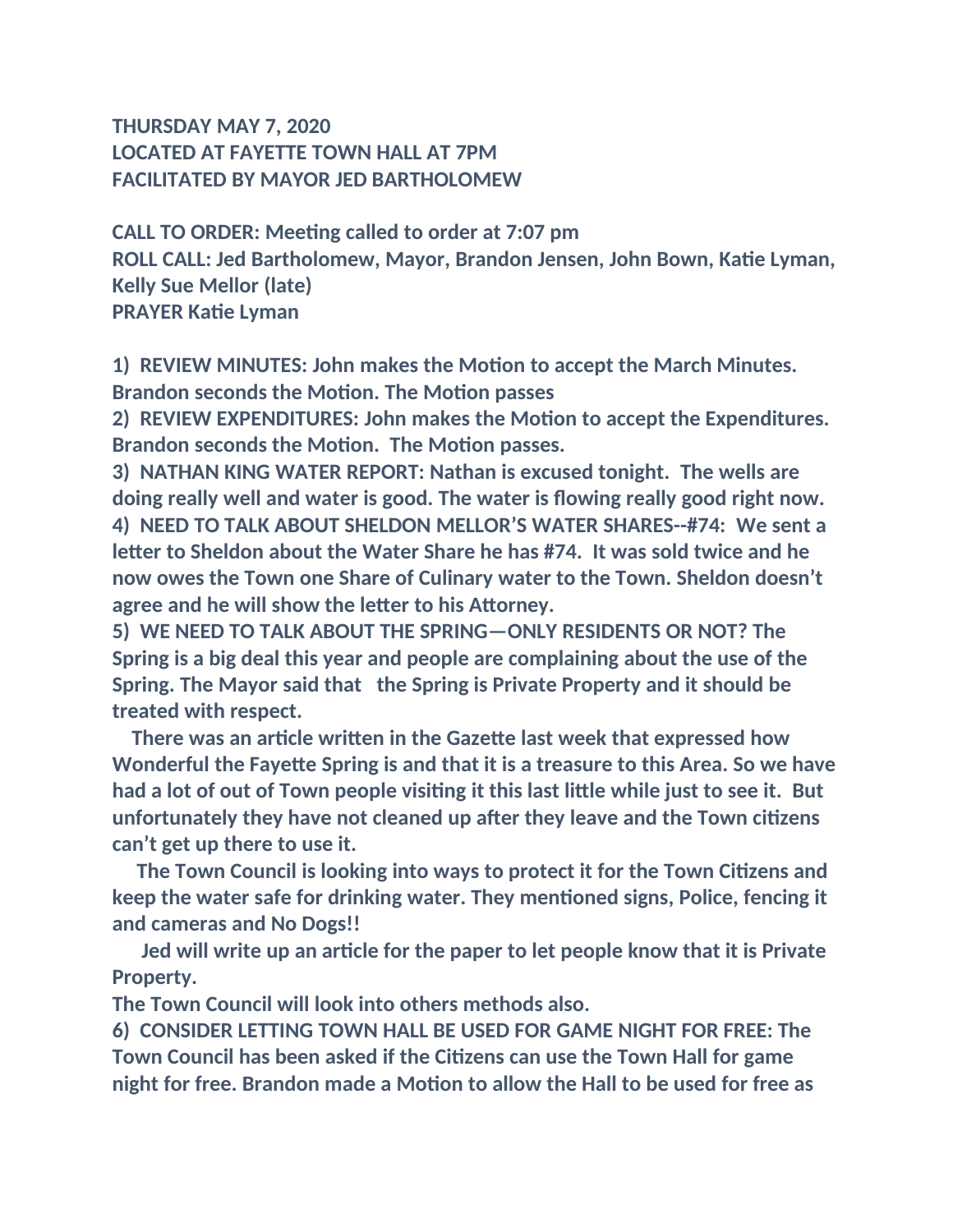**long as the Citizens are following the Coronavirus guidelines at the time. Kelly Sue seconds the Motion. The Motion passes.**

**7) CONSIDER PLAY GROUND EQUIPMENT: REPAIR: Brandon will oversee to the repairs and get them fixed for the Town. He will be asking for volunteers to help 8) TALK ABOUT BUDGET—WHAT IS GOOD AND WHAT NEEDS MORE MONEY? The Budget was looked at and it was something that worked really well for the Town last year, except a few things needed to be upped. The Town Clerk and the CPA will fix these problems. John makes the motion to pass the budget with adjustments done. Katie seconds the Motion. The Motion passes.**

**9) CONSIDER YOUTH COUNCIL FOR TOWN: The Mayor would like to try a Youth Council so that they can see how things work. Kelly Sue suggested a trip to the Legislature at the Capital in SLC. Would like to get at least one to three members to help Town Council know what the Youth need or want in Town. The Council will mention this in our newsletter and see if anyone wants to participate.**

**10) LOTS THAT ARE GETTING CLUTTERED—EYE SORE It was brought up that there are a few lots in Town that are storing cars and they are an Eye sore to the Town. If the owner has a business license to fix cars then it will be ok, but others might need a letter to remind them of the Town Ordinance. The yards that are not mowed down are also a concern for fire also.**

**A letter will be done and sent out.**

## **CITIZEN'S CONCERNS:**

 **Will we get to spray for Mosquitos? Yes, the Mayor will look in to it. EMERGENCY SESSION (If needed)**

## **TOWN COUNCIL ITEMS:**

**JED BARTHOLOMEW, MAYOR: Water, Weeds, Office, Cemetery. We now have Credit cards to use for Town essentials. Also we need to buy a new voice recorder for the Clerk to record meetings. Brandon makes Motion to buy new voice recorder. John seconds it. Motion passes.**

 **Town web page needs updating. The Mayor and Katie are working on it to update the information.**

**BRANDON JENSEN: Flags, P&Z, Park. Could we build a cement Skate Park at the Park for the kids? Insurance would have to be asked. Council liked the idea. JOHN BOWN: Animal Control, Fire Meeting's, Cemetery. Cemetery needs 2 new flags. Looks really nice after spraying for weeds!**